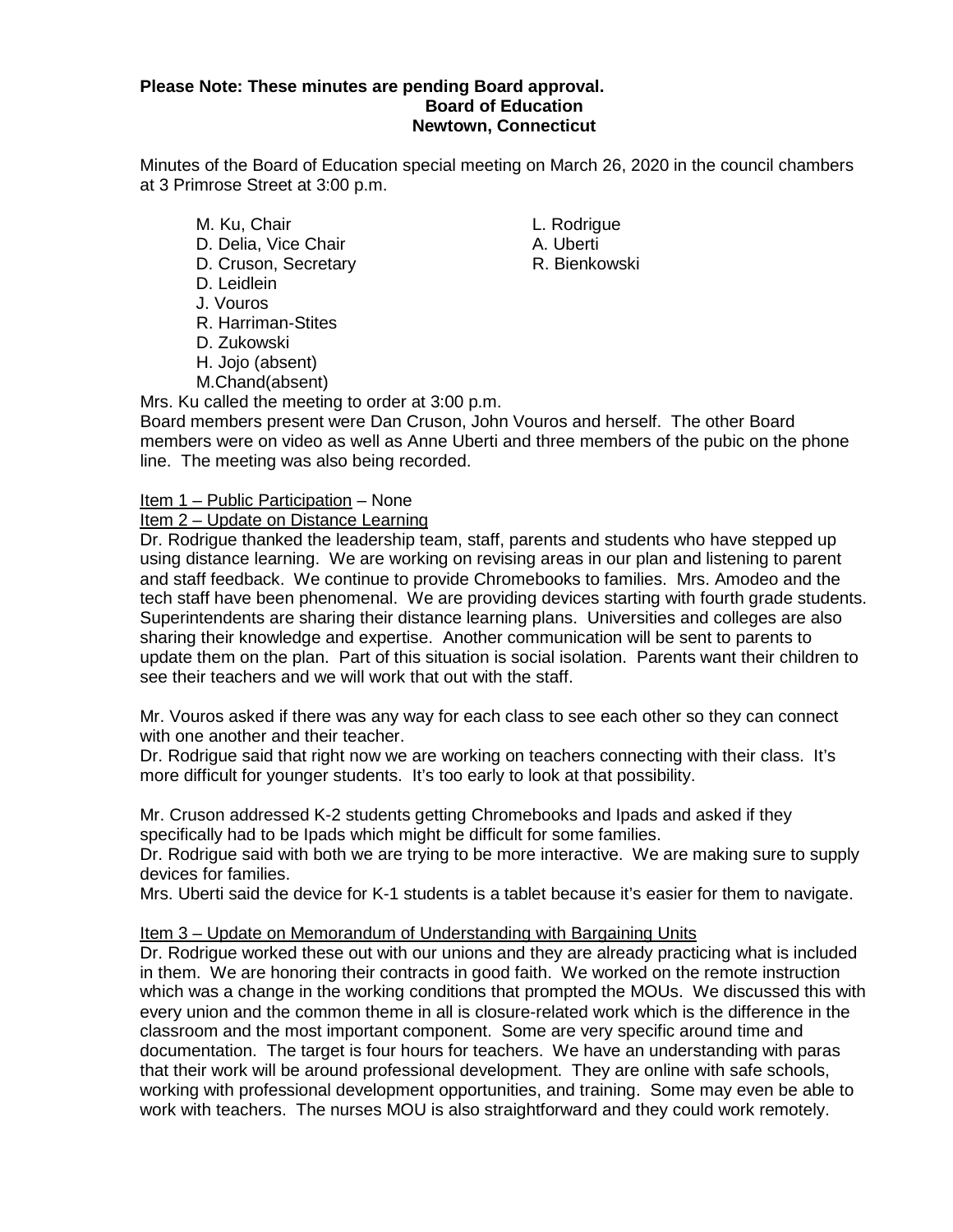Board of Education  $\overline{2}$ -<br>Board of Education  $\overline{2}$ -<br>Board of Education  $\overline{2}$ -<br>Board of Education  $\overline{2}$ -

They have SNAP and are doing reports as well as reaching out to families in need. She reached out to unions and asked that they continue reaching out to families. Also, if the Town needed nurses to help out we would see if they might be interested. Custodians are working on a rotation schedule. It's working out well with security as they are sharing being at the three schools during the free lunch distribution. We had a good faith understanding with all unions, wanted to keep people safe, and it makes sense to enter into these agreements with each union in the best interest of the district.

Mr. Delia asked if teacher evaluations have to be part of the MOU.

Dr. Rodrigue said they should not because the evaluation and support plan was waived for teachers by the State.

Mrs. Ku stated that we would not put in any issues that would be dictated by the State in an MOU.

Dr. Rodrigue said these MOUs would be in effect for the rest of the contract term.

Mr. Cruson appreciated that the bargaining units were willing to enter into these MOUs and support the district during this time.

Dr. Rodrigue said we have a good relationship with our unions and thanked all of them.

Mrs. Zukowski was pleased to see that we are protecting our staff during this time and asked if the MOUs covered the entire employee base and if others who worked for the district like substitute teachers were covered.

Dr. Rodrigue stated that substitute teachers are hired on a daily basis so they won't be covered. Our Care Navigator is still working with families so we are keeping her position as whole. Also, the BCBAs are contracted and we are working with them individually.

Mrs. Zukowski asked if custodians who normally worked during the day had to substitute in the evening, would that custodian be paid the night shift differential.

Dr. Rodrigue said we moved the night shift to the day shift so no one will work in the evening. There will be less hours to keep people safe and working remotely if possible

Mrs. Zukowski asked if the MOUs were legal with Dr. Rodrigue's signature for the Board of Education and why the Chair wasn't signing to make it official.

Mrs. Ku said that past practice is the Superintendent has the ability to make these MOUs and update the Board on them. The Superintendent will sign and that's not uncommon.

Mrs. Zukowski said that maybe in the future instead of Newtown Board of Education for the signature it would just say Superintendent.

Mrs. Ku stated that the Board designates the Superintendent to sign for the Board.

Item 4 – Transportation Contract

Mr. Cruson will abstain due to a conflict.

Dr. Rodrigue stated that she and Mr. Bienkowski spoke to All-Star regarding the bus drivers getting paid. We also looked at the transportation savings we would get while school is not in session. It was important to negotiate with them on a way to pay the drivers and see a savings for us. Mr. Delia sent questions which included the number of buses we use which is 54. If school doesn't reopen, the number of non-bus days would be 58. If we go back on April 20, there will be 17 school days remaining. He also asked the cost per day per bus which is \$150.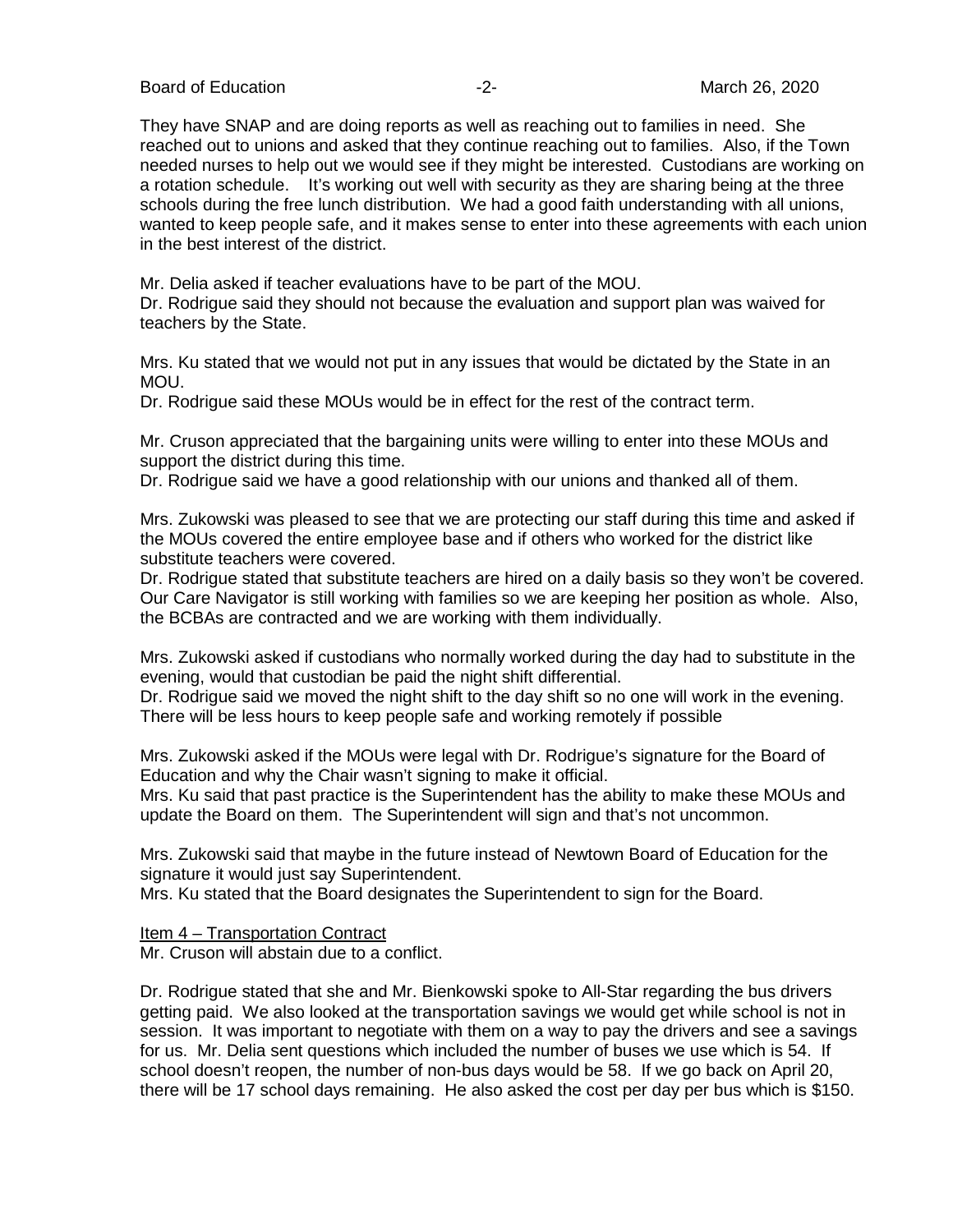Board of Education **-3-** All the state of the state of the March 26, 2020

In speaking with John Dufour today, there will be more realized savings because we would only pay the drivers and negotiate later what savings they could pass on to the district.

Mr. Bienkowski said there are many components that make up the daily rate such as payments on loans they have, rent for parking the buses, and insurance. Also, we could see a savings on other items. If we pay the drivers they will just bill us for the drivers and on nothing else the rest of the year. The rent for buses and our costs for propane fuel will be saved because there would be no transportation for athletic events and field trips. We will just be paying for labor.

Dr. Rodrigue said Mr. Dufour is in the process of negotiating with their vendors for possible savings for them. She was confident and comfortable after that phone call. We will talk again after April 20.

Mr. Delia thanked them for talking with them and to pass along his sincere thanks for working with us.

Mrs. Harriman-Stites was thrilled to be able to pay the bus drivers and asked what portion of the \$150 per day was the labor cost.

Mr. Bienkowski said that was the initial figure we calculated. All-Star will do a detailed calculation based on the average hours each one drives because the rates are not the same for each driver.

Dr. Rodrigue said the All-Star manager and staff in the office are getting paid.

Mrs. Zukowski asked if there were aids on the buses.

Mr. Bienkowski said there are monitors on the special education vans and they will be included in the payroll based on average hours.

# Item 5 – Discussion of Contracts

Whitsons Contract:

Dr. Rodigue said Whitsons is a self-sufficient organization.

Mr. Bienkowski stated this is an enterprise fund because money generated takes care of its operation. The lunches we are providing will be paid by the Board of Education for approximately \$66,000 and charged to contracted services.

Dr. Rodrigue said Joe Stango and his staff members hand out lunches so they will get paid. Social services also reached out to Whitsons about helping to distribute food in the community.

Mrs. Harriman-Stites asked how much of the \$66,000 could be paid by federal funding. Dr. Rodrigue was not sure about federal funding because we wanted to open this up to everyone. We aren't sure how much of that funding we would be eligible for.

Mrs. Harriman-Stites stated that a friend in Wisconsin told her they were using bus drivers to deliver breakfast and lunch in that town.

# EdAdvance Transportation Contract:

Dr. Rodrigue stated that EdAdvance still transports any students to private facilities that are open. We had the option of paying the bill for the whole year and the remaining amount would be credited to us next year.

Mr. Bienkowski said that EdAdvance decided to pay drivers throughout shutdown as the right thing to do. They are revenue driven and said we could pay 50% of the bill just for the drivers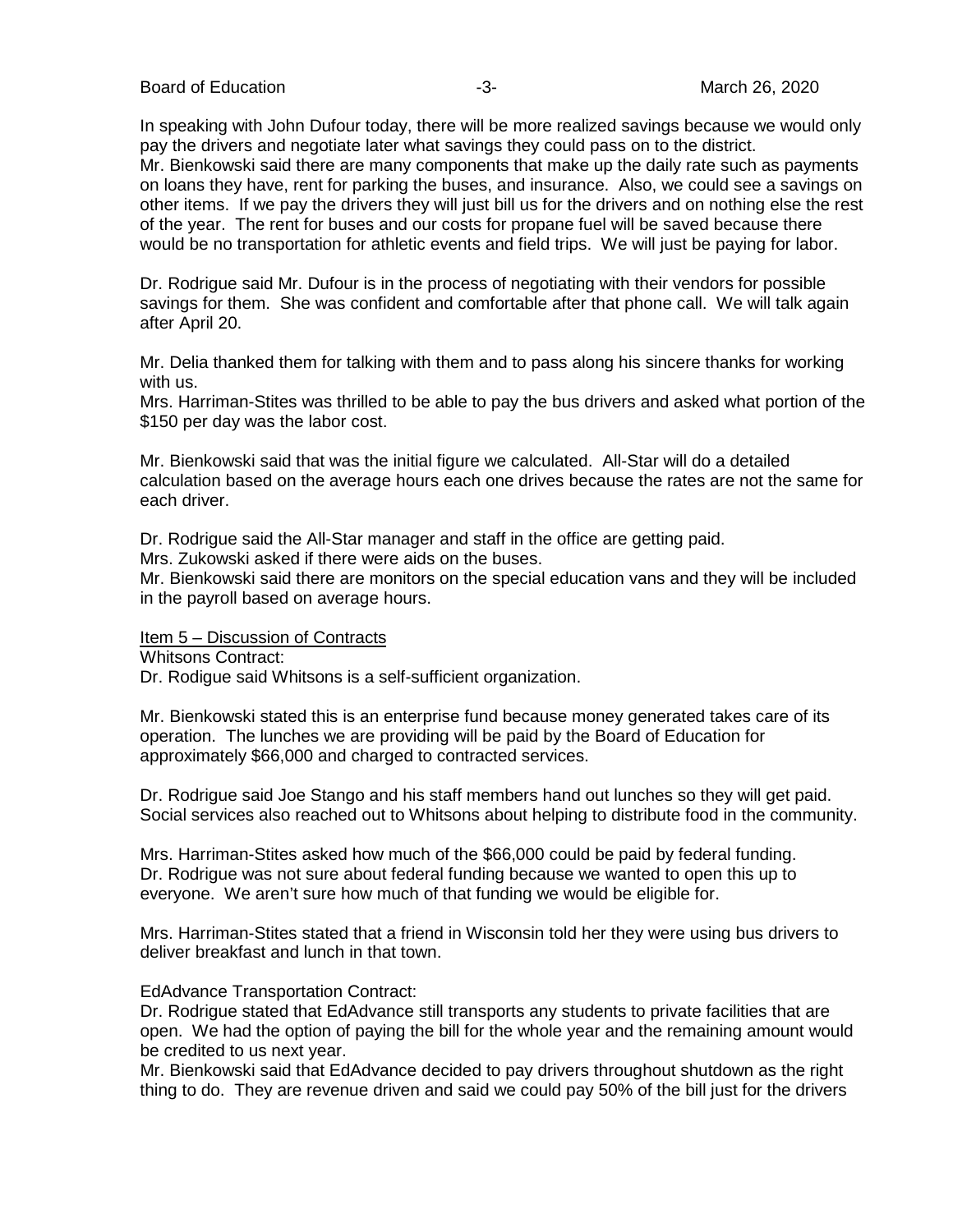Board of Education **Contract Contract Contract Contract Contract Contract Contract Contract Contract Contract Contract Contract Contract Contract Contract Contract Contract Contract Contract Contract Contract Contract Cont** 

but if we pay it all they would credit us the other 50% next year. He recommends paying the full amount so there will be a reduced transportation cost next year.

Mrs. Ku said this was consistent with what we are hearing with MOUs and contracts without costing the district extra money.

Mr. Delia appreciates everything that everyone is doing. There is a tremendous amount of pressure on Dr. Rodrigue and the staff and he sees how hard everyone is working and appreciates what they've done.

Mrs. Ku thanked Dr. Rodrigue, Mr. Bienkowski and Suzanne D'Eramo for working with all the groups to come to these agreements to ensure the district is supporting everyone while fulfilling our mission to educate our students.

MOTION: Mr. Cruson moved to adjourn. Mr. Vouros seconded. Motion passes unanimously.

Item 6 – Adjournment The meeting adjourned at 4:00 p.m.

Respectfully submitted:

\_\_\_\_\_\_\_\_\_\_\_\_\_\_\_\_\_\_\_\_\_\_\_\_\_\_\_\_\_\_\_\_ Daniel J. Cruson, Jr. **Secretary**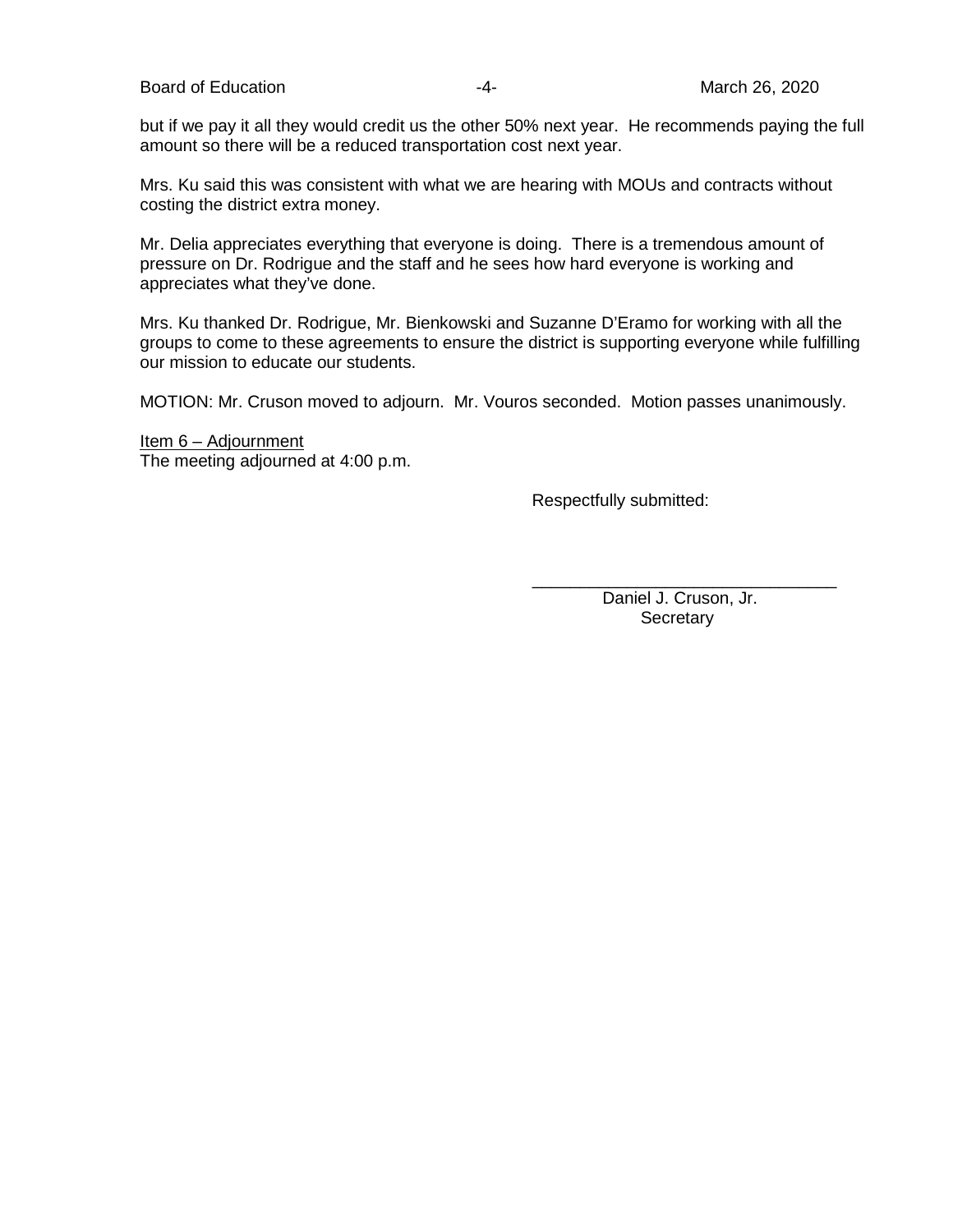The Newtown Board of Education (the "Board") and the Newtown Association of School Administrators (the "Association") hereby enter into the following Memorandum of Agreement ("Agreement") in order to provide continuity in educational opportunities for students and continuity in school district operations during school closures related to the COVID-19 health emergency:

- 1. The parties understand and acknowledge that, during the 2019-20 school year, schools in the Newtown Public Schools have been closed for a period of time, when schools otherwise would have been in session, for reasons related to the COVID-19 health emergency, and that further closure(s) may be directed by the Board and/or the Superintendent or by an authority outside the District ("School Closure").
- 2. During the School Closure and/or on any weekday following the School Closure up to and including June 30, 2020, Association employees (collectively, "Employees" and each an "Employee") shall, if so directed by the Superintendent and/or his or her designee(s) (the "Administration"), perform work for the Board ("Closure-Related Work").
- 3. As determined by the Superintendent and/or his or her designee(s) in consultation with any applicable health officials, District buildings may remain open for certain purposes during the School Closure. Employees shall perform Closure-Related Work remotely and/or in an open District building, as directed by the Superintendent and/or his or her designee(s), subject to any applicable exceptions as determined by the Superintendent and/or his or her designee(s) (e.g., exceptions related to the health of the Employee, students, and/or the school community).
- 4. In the event an employee requires absence from work responsibilities on any work day during a School Closure, the Employee shall report such absences through normal means, and the regularly applicable contractual requirements shall continue to apply. Each work day of absence shall be charged as a full day of absence.
- 5. Employees shall be expected to work no more than the total number of contractual work days applicable to their positions during the 2019-20 school year, as set forth in the parties' collective bargaining agreement.
- 6. Employees who perform their responsibilities in accordance with the provisions of this Agreement (and/or who are on approved paid leave) shall be compensated their full salaries in accordance with the provisions of the parties' collective bargaining agreement and shall not earn additional compensation for Closure-Related Work.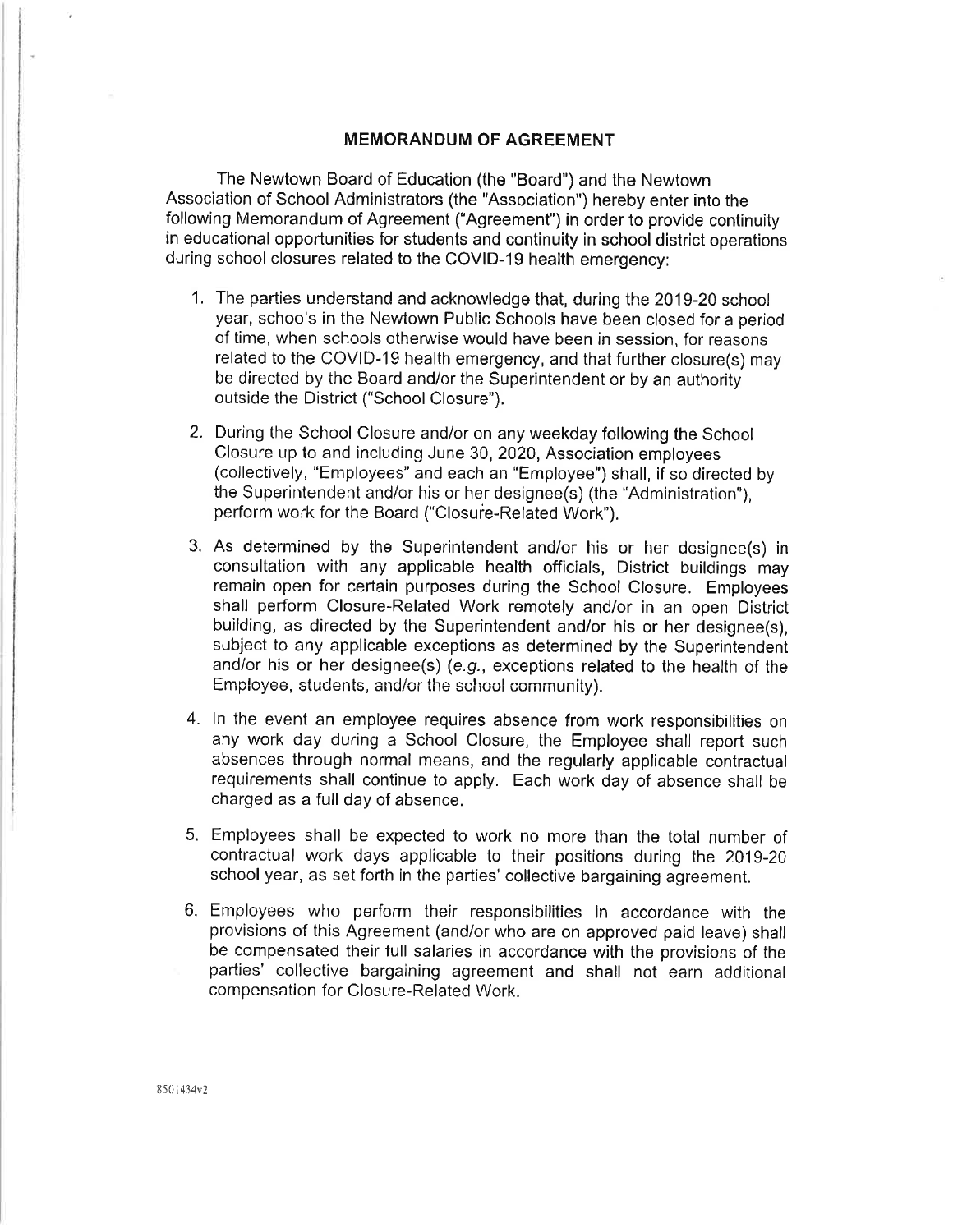- 7. All provisions of the collective bargaining agreement between the Board and the Association shall remain in effect except to the extent such provisions have been modified for the 2019-20 school year by this Agreement.
- 8. This Agreement shall apply only to the 2019-20 school year and shall expire upon on June 30, 2020.
- 9. Notwithstanding the foregoing, the Board and the Association agree that they may revisit the terms of this Agreement in the future if circumstances related to the COVID-19 health emergency and/or its impact on the District change or otherwise evolve following the execution of this Agreement by both parties.
- 10. This Memorandum of Agreement shall not be used as precedent or cited as practice by either the Board or the Association in any proceeding whatsoever except to enforce the terms of this Memorandum of Agreement.

**NEWTOWN BOARD** OF EDUCATION

NEWTOWN ASSOCIATION OF SCHOOL ADMINISTRATORS

By: Torrie Roangne Date:  $3 - 26 - 20$ 

 $By:  $\mathcal{L}\rightarrow\mathcal{L}$$ Date: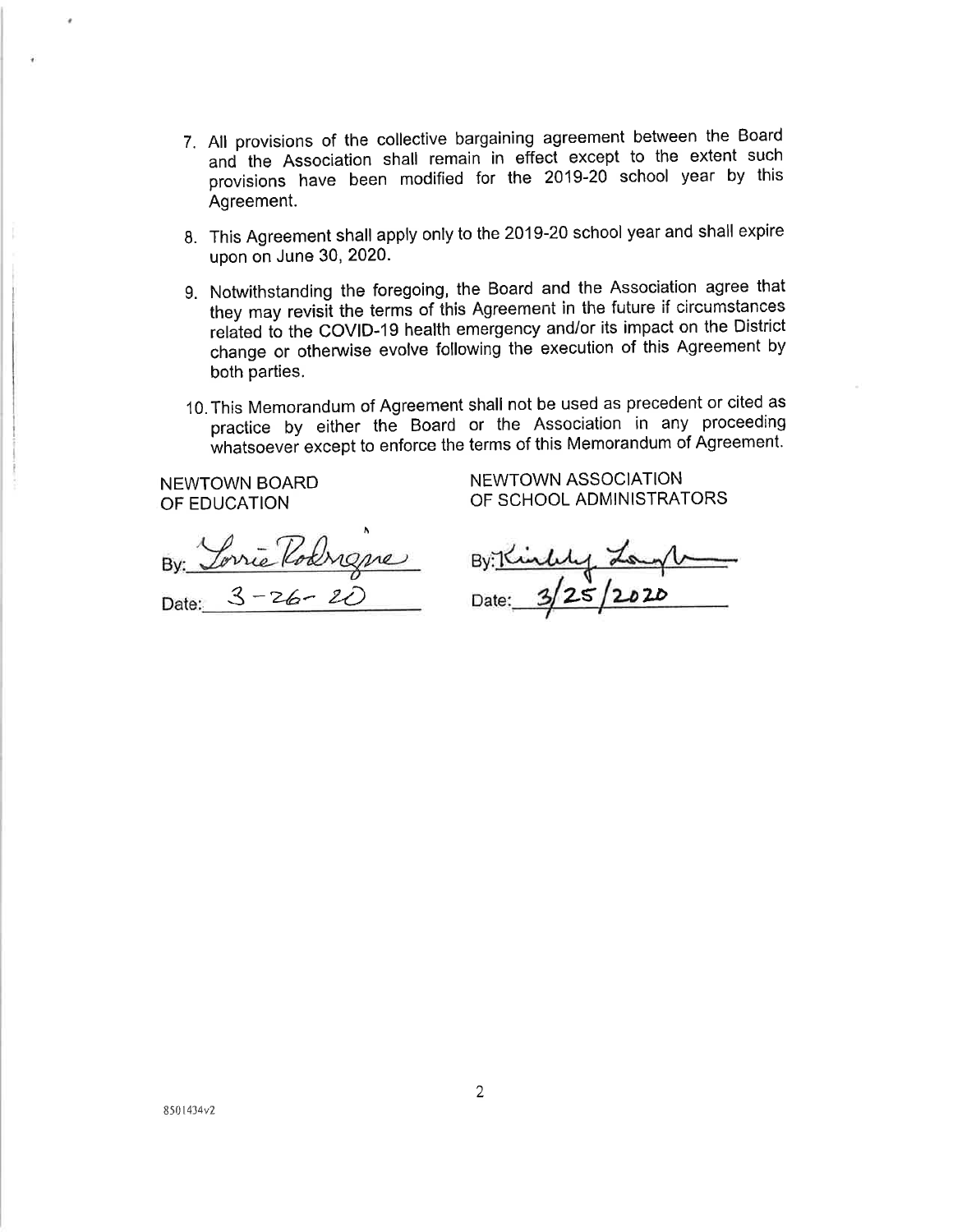The Newtown Board of Education (the "Board") and the Newtown Federation of Teachers (the "Federation") hereby enter into the following Memorandum of Agreement ("Agreement") in order to provide continuity of educational opportunities for students during school closures related to the COVID-19 health emergency:

- 1. The parties understand and acknowledge that, during the 2019-20 school year, schools in the Newtown Public Schools have been closed for a period of time, when schools otherwise would have been in session, for reasons related to the COVID-19 health emergency, and that further closure(s) may be directed by the Board and/or the Superintendent or by an authority outside the District ("School" Closure").
- 2. During any School Closure, all certified employees shall provide educational opportunities for students remotely and perform related functions as directed by the Superintendent and/or the Superintendent's designee(s) (the "Administration"), in accordance with the provisions of this Memorandum of Agreement.
- 3. During any School Closure all certified employees shall be available to fulfill their professional responsibilities as directed by the Administration as follows:
	- a) Employees having an FTE status of 8 or more shall engage with students in providing educational opportunities on a remote basis and perform related functions as directed by the Administration for a total of at least twenty (20) hours per week (Monday through Friday), during the regular contractual teacher work day. To the extent reasonably possible, such employees shall provide such educational opportunities and provide such related functions evenly across the week for at least four (4) hours per day, but not to exceed the length of the regular contractual work day.
	- b) Employees having an FTE status of less than 8 shall engage with students in providing educational opportunities on a remote basis and perform related functions as directed by the Administration for a total of at least ten (10) hours per week (Monday through Friday), during the regular contractual teacher work day. To the extent reasonably possible, such employees shall provide such educational opportunities and provide such related functions evenly across the week for at least two  $(2)$  hours per day, but not to exceed the length of the regular contractual work day.
	- c) Employees shall document such remote educational opportunities and related functions as directed by the Administration.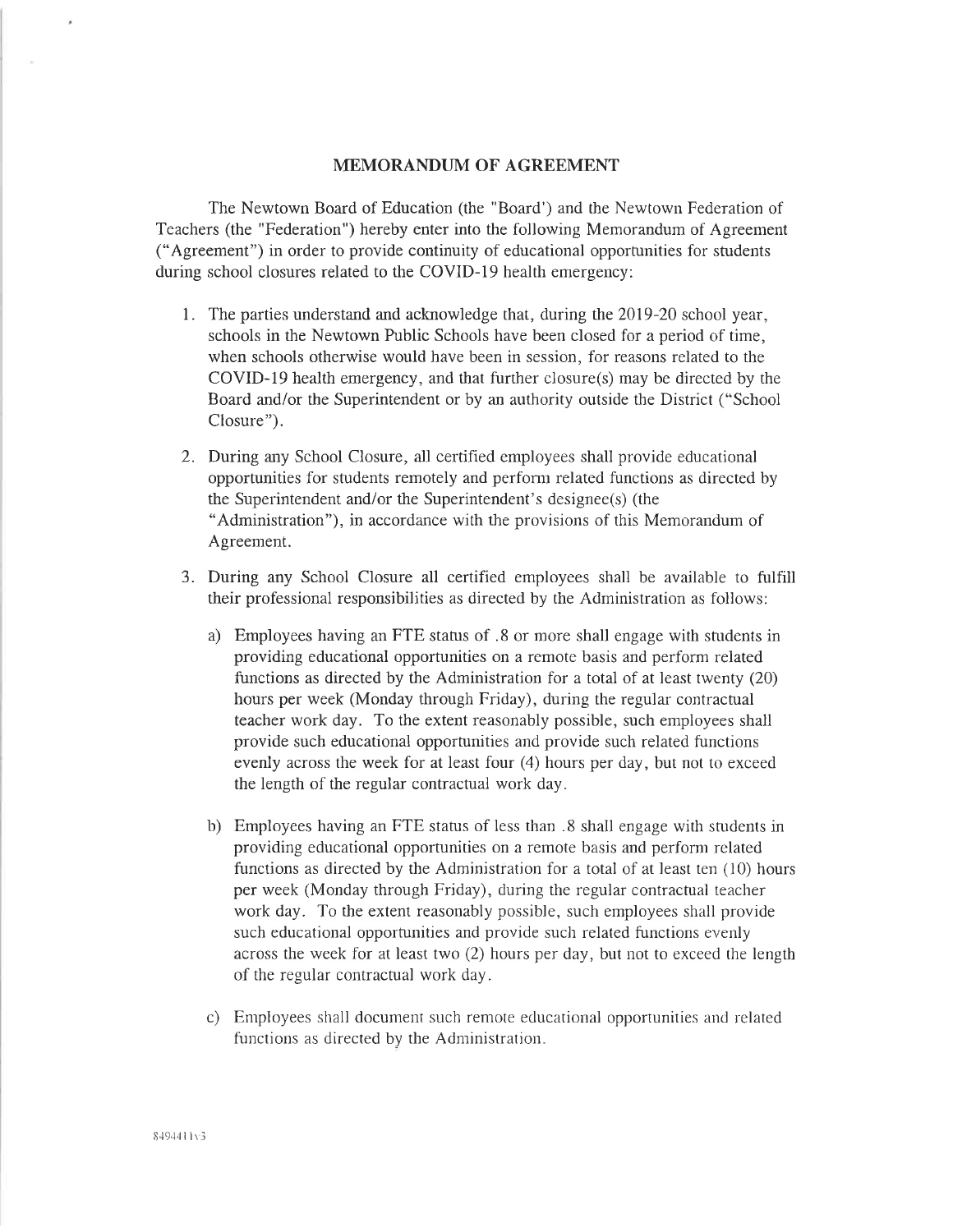- 4. In the event an employee requires absence from work responsibilities on any work day during a School Closure, the employee shall report such absences through normal means, and the regularly applicable contractual requirements shall continue to apply. Each work day of absence shall be charged as a full day of absence.
- 5. Employees shall be expected to work no more than the contractual work year as defined by the parties collective bargaining agreement (187 days) during the 2019-20 school year, including days when school was open to students, professional development days or other days designated by the Administration as teacher work days during a School Closure.
- 6. Employees who perform their responsibilities in accordance with the provisions of this Agreement (and/or who are on approved paid leave) shall be compensated their full salaries in accordance with the provisions of the collective bargaining agreement between the Board and the Federation and shall not earn additional compensation for Closure Work.
- 7. Employees who have served in a stipend activity since the beginning of the 2019-2020 school year will be paid the full stipend for the year, in accordance with the parties' collective bargaining agreement. If a Spring 2020 extracurricular activity is cancelled before April 1, 2020, athletic coaches and supervisors of such activities shall not be compensated for such activities. If the extra-curricular activity is commenced after April 1, 2020, then the stipend shall be paid on a prorated basis.
- 8. All provisions of the collective bargaining agreement between the Board and the Federation shall remain in effect except to the extent such provisions have been modified for the 2019-20 school year by this Agreement.
- 9. This Agreement shall apply only to the 2019-20 school year and shall expire upon completion of the 2019-20 school year.
- 10. Notwithstanding the foregoing, the Board and the Federation agree that they may revisit the terms of this Agreement in the future if circumstances related to the COVID-19 health emergency and/or its impact on the District change or otherwise evolve following the execution of this Agreement by both parties.
- 11. This Memorandum of Agreement shall not be used as precedent or cited as practice by either the Board or the Federation in any proceeding whatsoever except to enforce the terms of this Memorandum of Agreement.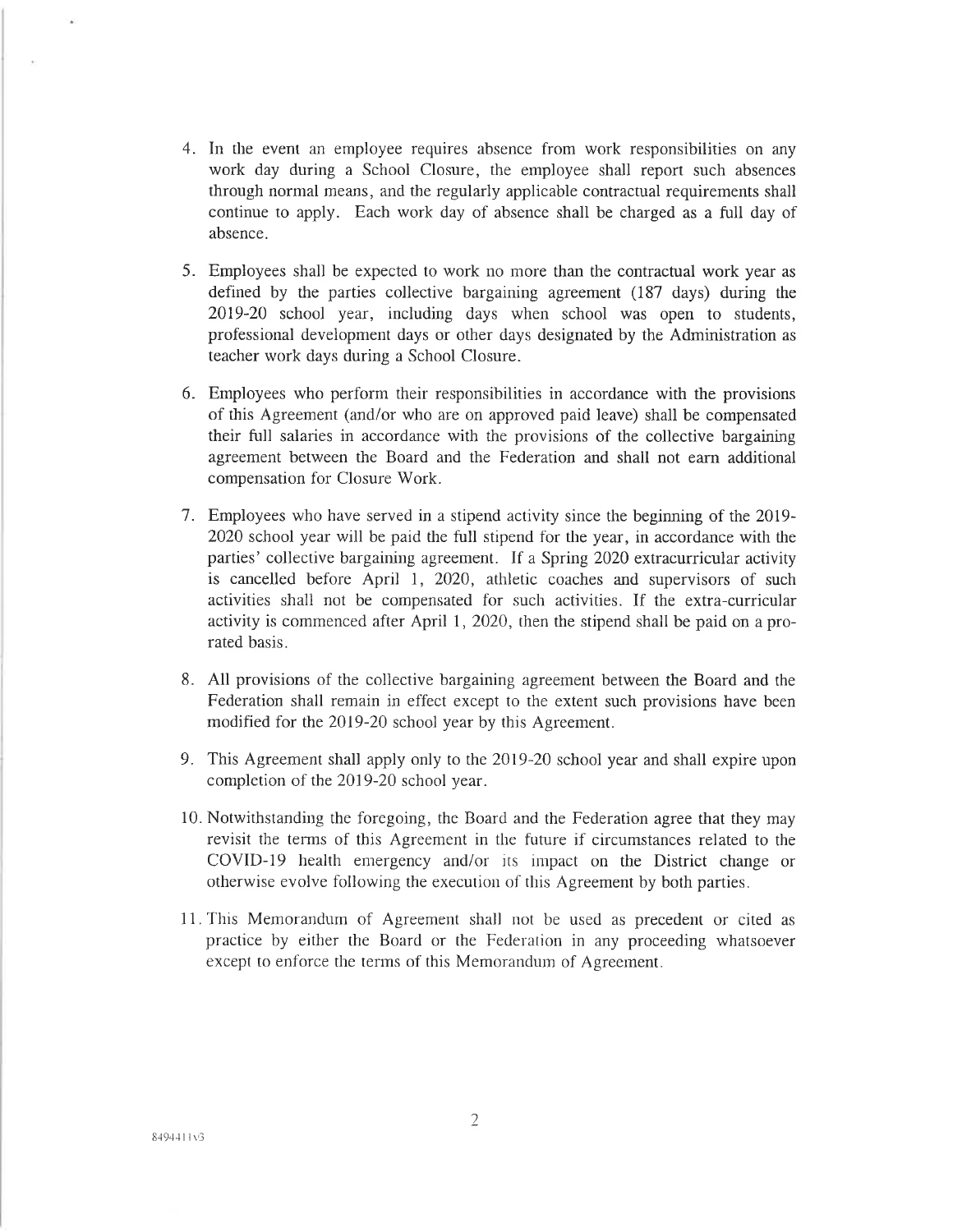| NEWTOWN BOARD          |
|------------------------|
| OF EDUCATION           |
| By: Larrie Rochigne    |
| $3 - 26 - 27$<br>Date: |

NEWTOWN FEDERATION OF TEACHERS By: 5126 Date: 'ò

The Newtown Board of Education (the "Board') and the Newtown Federation of Teachers (the "Federation") hereby enter into the following Memorandum of Agreement ("Agreement") in order to provide continuity of educational opportunities for students during school closures related to the COVID-19 health emergency: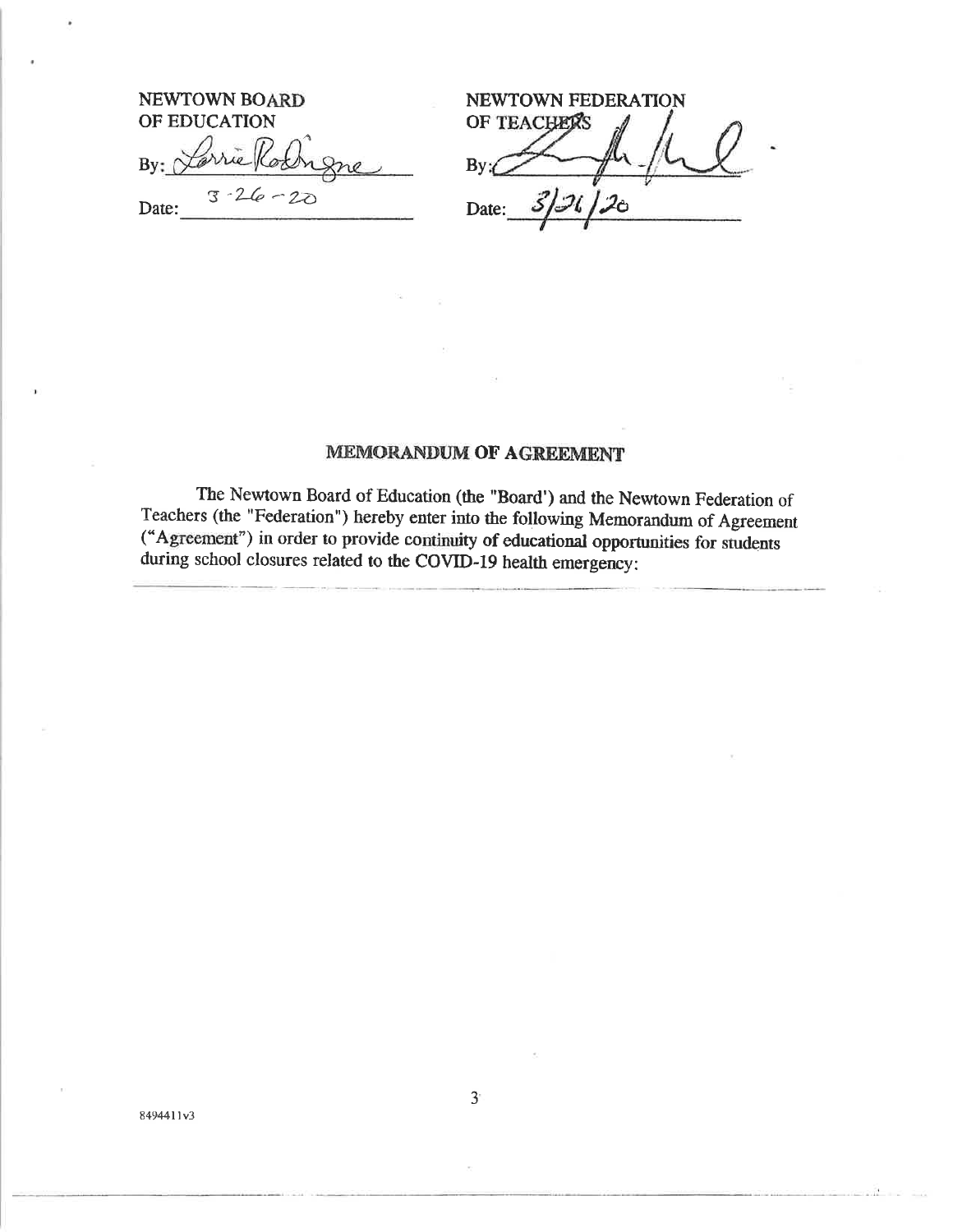# **BETWEEN**

#### THE NEWTOWN BOARD OF EDUCATION

### **AND**

# THE NEWTOWN FEDERATION OF EDUCATIONAL PERSONNEL LOCAL 3785, AFT-CT, AFL-CIO

The Newtown Board of Education (the "Board") and the Newtown Federation of Educational Personnel, Local 3785, AFT-CT, AFT, AFL-CIO (the "Federation") hereby enter into the following Memorandum of Agreement ("MOA") regarding school closures related to the COVID-19 health emergency.

- 1. The parties understand and acknowledge that, during the 2019-20 school year, schools in the Newtown Public Schools (the "District") have been closed for a period of time, and during a period in which school otherwise would have been in session, for reasons related to the COVID-19 health emergency, and that further closure(s) may be directed by the Board and/or the Superintendent or by an authority outside the Board ("School Closure").
- 2. During the School Closure and/or on any weekday following the School Closure up to and including June 30, 2020, Federation employees (collectively, "Employees" and each an "Employee") shall, if so directed by the Superintendent and/or his or her designee(s) (the "Administration"), perform work for the Board ("Closure-Related Work"). The performance of Closure-Related Work may be performed up to and including June 30, 2020, provided that the performance of such work shall not cause any Employee regularly assigned to work fewer than fifty-two (52) weeks to work more than the total number of contractual work days applicable to such Employee, in accordance with the provisions of the parties' collective bargaining agreement.
- 3. The Administration will notify Employees of their assignments for any Closure-Related Work (which may differ from Employees' assignments prior to the School Closure).
- 4. As determined by the Administration in consultation with any applicable health officials, District buildings may remain open for certain purposes during the School Closure. Employees shall perform Closure-Related Work remotely and/or in an open District building, as directed by the Administration, subject to any applicable exceptions as determined by the Administration (e.g., exceptions related to the health of the Employee, students, and/or the school community).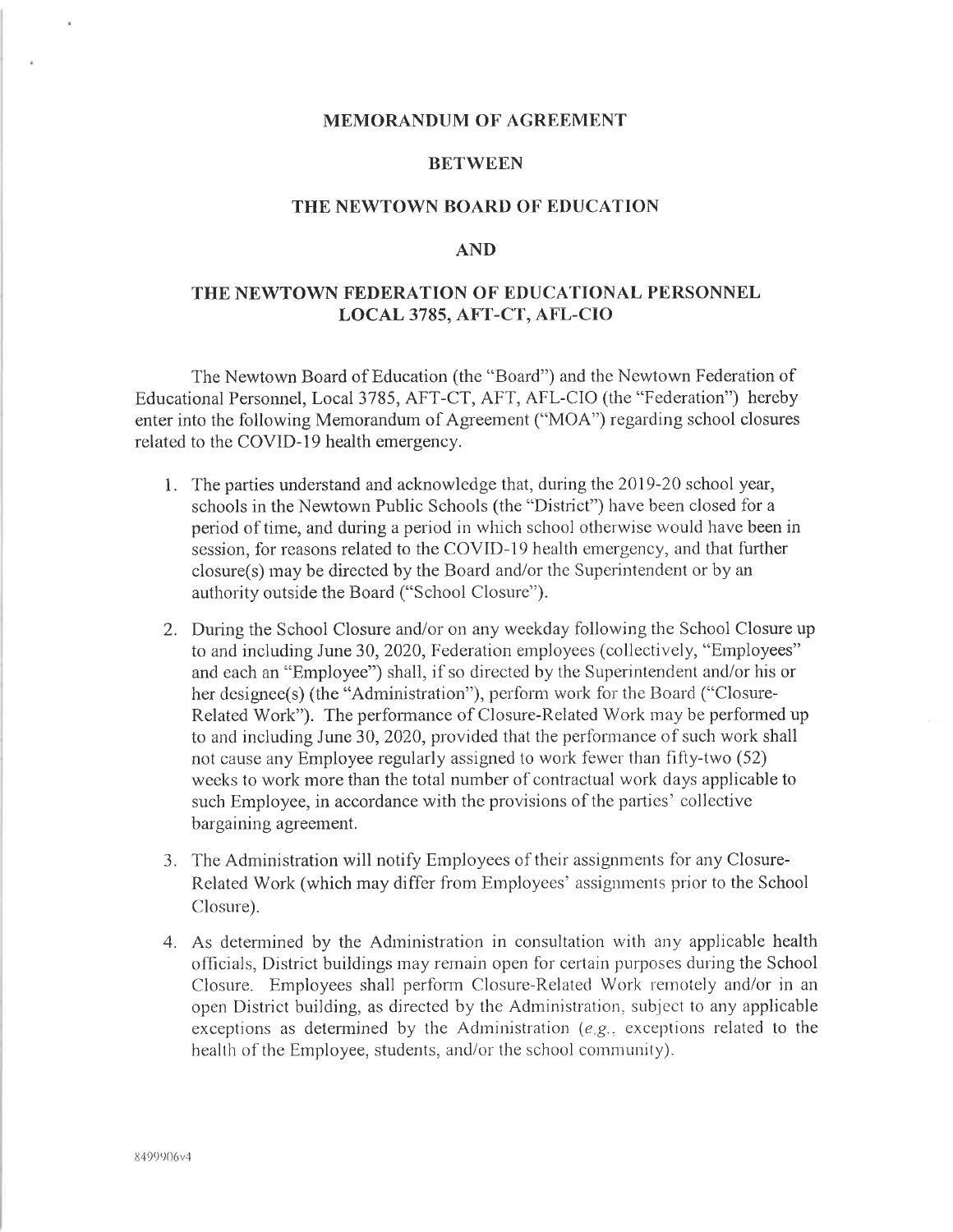- 5. During the School Closure, Employees performing Closure-Related Work shall be available to fulfill their responsibilities for a period of time not to exceed the length of the regular work day. The following provisions shall apply during the School Closure:
	- a) The Administration will notify Employees regarding the specific hours during which such assignments shall be performed (within the range of their regularly scheduled work hours).
	- b) Except as otherwise approved by the Administration, Employees shall be engaged in performing their assigned responsibilities for at least four (4) hours per work day (but not to exceed the length of the regular contractual work day).
	- c) Notwithstanding the foregoing, except as otherwise approved by the Administration, the two (2) employees who are regularly scheduled to work thirty (30) and twenty-seven (27) hours per week, respectively, shall be engaged in performing their assigned responsibilities for at least three and onehalf  $(3.5)$  hours and three  $(3)$  hours, respectively, per work day (but not to exceed the length of the regular contractual work day).
	- d) Employees shall document such Closure-Related Work as directed by the Administration.
- 6. In the event an Employee is absent from any assigned Closure-Related Work, the Employee shall report such absence(s) through normal means and the contractual requirements and restrictions relating to such absence(s) shall apply. Each work day of absence shall be charged as a full day of absence.
- 7. During the School Closure, Employees who perform their responsibilities in accordance with the provisions of this Agreement shall continue to receive their base compensation, based on the number of hours such employees were regularly scheduled to work immediately preceding such School Closure, and shall not receive any additional compensation for such Closure-Related Work. In order to receive such continued base compensation during any pay period occurring during the School Closure, Employees must perform Closure-Related Work as directed by the Administration during such pay period (and/or be on approved paid leave during such pay period). If an employee does not perform such work and/or is not on an approved paid leave, the employee's pay will be adjusted accordingly.
- 8. All provisions of the parties' collective bargaining agreement shall remain in effect except to the extent such provisions have been modified for the 2019-20 fiscal year by this MOA.
- 9. This MOA shall expire on June 30, 2020.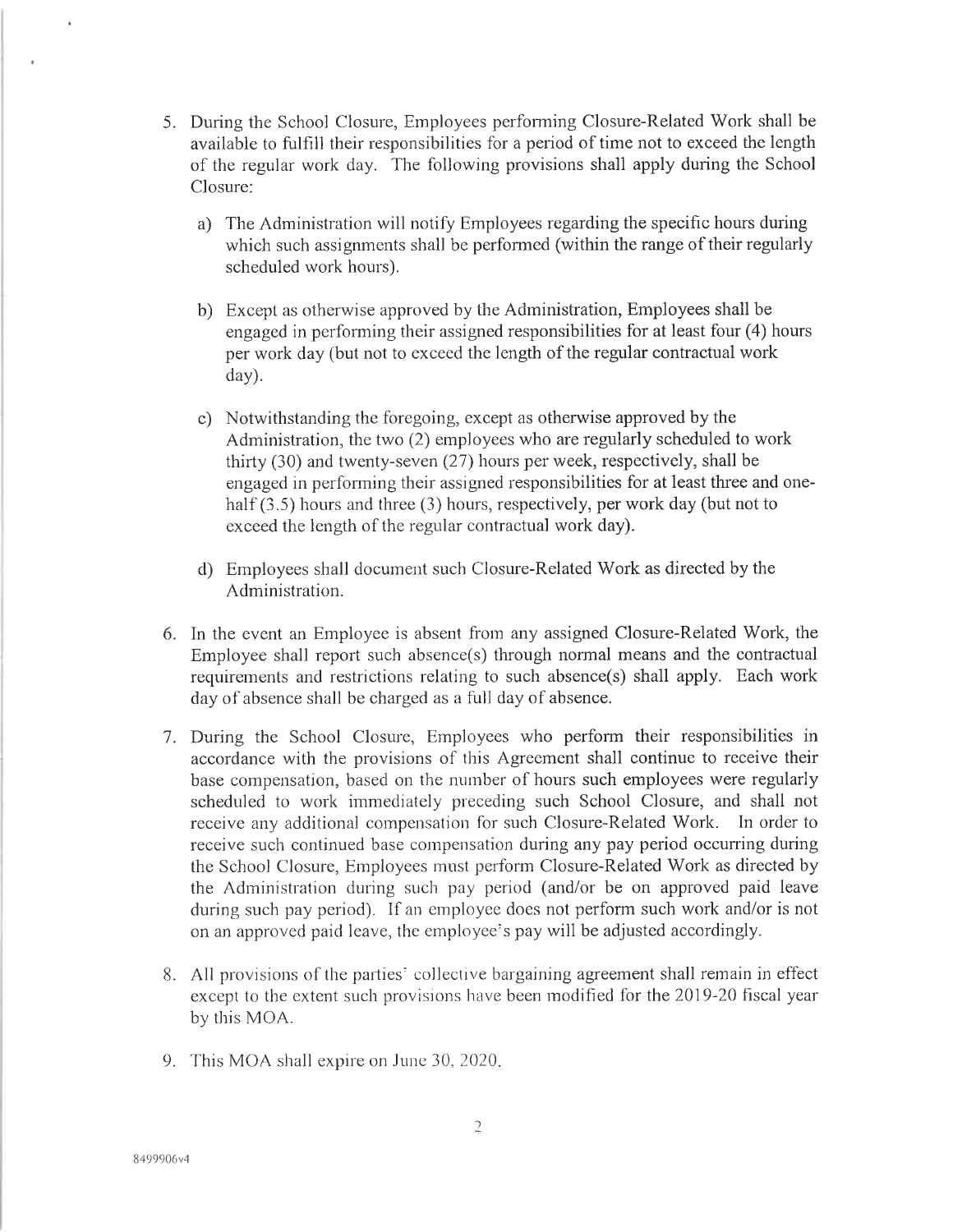- 10. Notwithstanding the foregoing, the Board and the Federation agree that they may revisit the terms of this MOA in the future if circumstances related to the COVID-19 health emergency and/or its impact on the Board change or otherwise evolve following the execution of this MOA by both parties.
- 11. This MOA shall not be used as precedent or cited as practice by either the Board or the Federation in any proceeding whatsoever except to enforce the terms of this MOA.

| Newtown Board of Education | Newtown Federation of Educational<br>Personnel, Local 3785, AFT-CT, AFT, |
|----------------------------|--------------------------------------------------------------------------|
| Forrie Robigne<br>Bv:      | By Carlen Saenis                                                         |
| Date: $3 - 26 - 20$        | Date: $3.20.202$                                                         |

 $\check{\bullet}$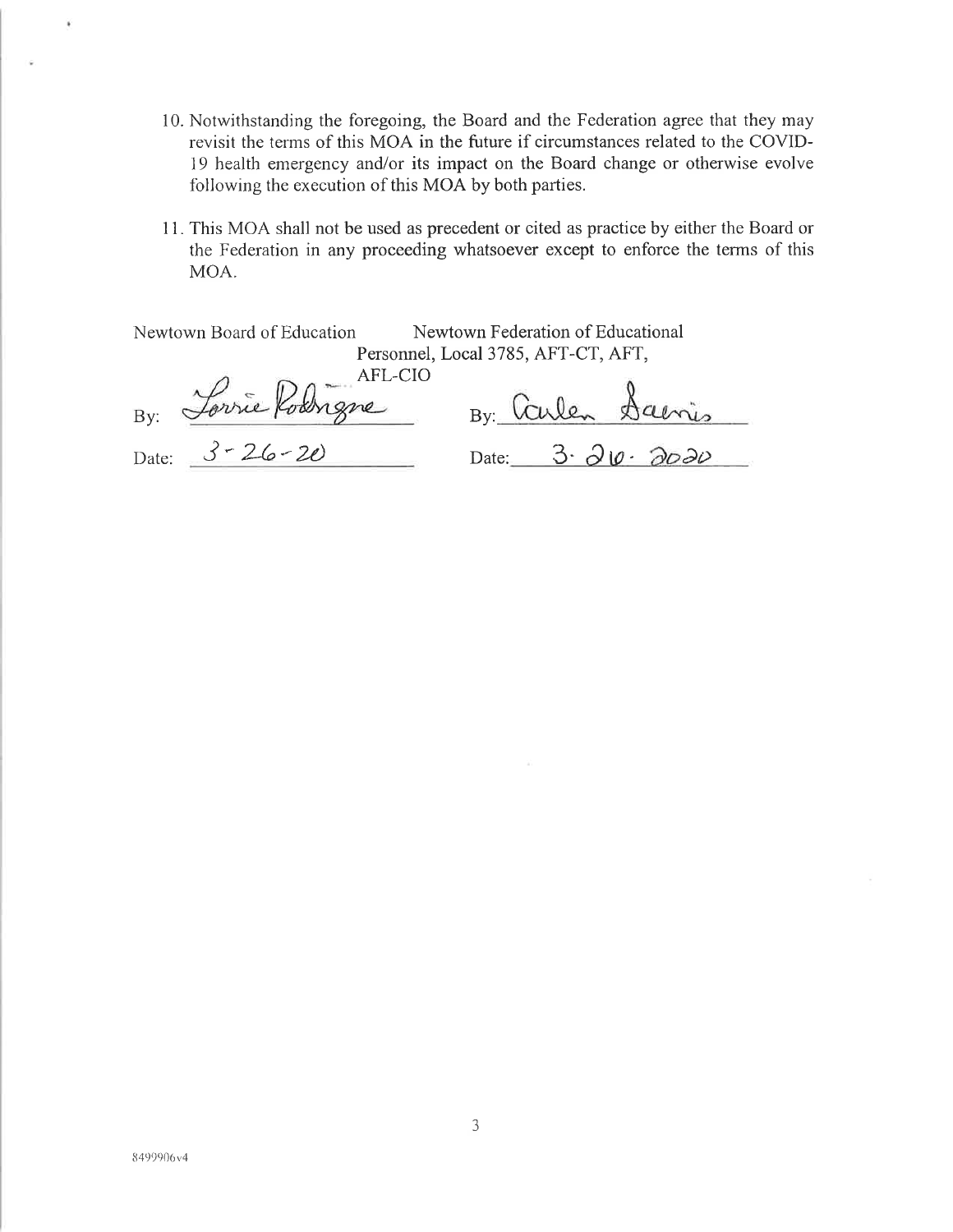# **BETWEEN**

## THE NEWTOWN BOARD OF EDUCATION

### **AND**

# THE NEWTOWN SCHOOLS CUSTODIANS AND MAINTENANCE ASSOCIATION, LOCAL 3924, AFT, AFL-CIO

The Newtown Board of Education (the "Board") and the Newtown Schools Custodians and Maintenance Association, Local 3924, AFT, AFL-CIO (the "Association") hereby enter into the following Memorandum of Agreement ("MOA") regarding school closures related to the COVID-19 health emergency.

- 1. The parties understand and acknowledge that, during the 2019-20 school year, schools in the Newtown Public Schools (the "District") have been closed for a period of time, and during a period in which school otherwise would have been in session, for reasons related to the COVID-19 health emergency, and that further closure(s) may be directed by the Board and/or the Superintendent or by an authority outside the Board ("School Closure").
- 2. During the School Closure and/or on any weekday following the School Closure up to and including June 30, 2020, Association employees (collectively, "Employees" and each an "Employee") shall, if so directed by the Superintendent and/or the Superintendent's designee(s) (the "Administration"), perform work for the Board ("Closure-Related Work").
- 3. Employees shall not perform Closure-Related Work unless they receive express written and/or electronic notification from the Administration directing them to do  $SO<sub>z</sub>$ The Administration will notify Employees of their assignments for any Closure-Related Work (which may differ from Employees' assignments prior to the School Closure), and will notify Employees regarding the hours during which such assignments shall be performed. Employees performing Closure-Related Work shall be available to fulfill their responsibilities for a period of time not to exceed the length of the regular work day, as designated by the Administration.
- 4. As determined by the Administration in consultation with any applicable health officials, District buildings may remain open for certain purposes during the School Closure. Employees shall perform Closure-Related Work in an open District building as directed by the Administration, subject to any applicable exceptions as determined by the Administration (e.g., exceptions related to the health of the Employee, students, and/or the school community).
- 5. In the event an Employee is absent from any assigned Closure-Related Work, the Employee shall report such absence(s) through normal means and the contractual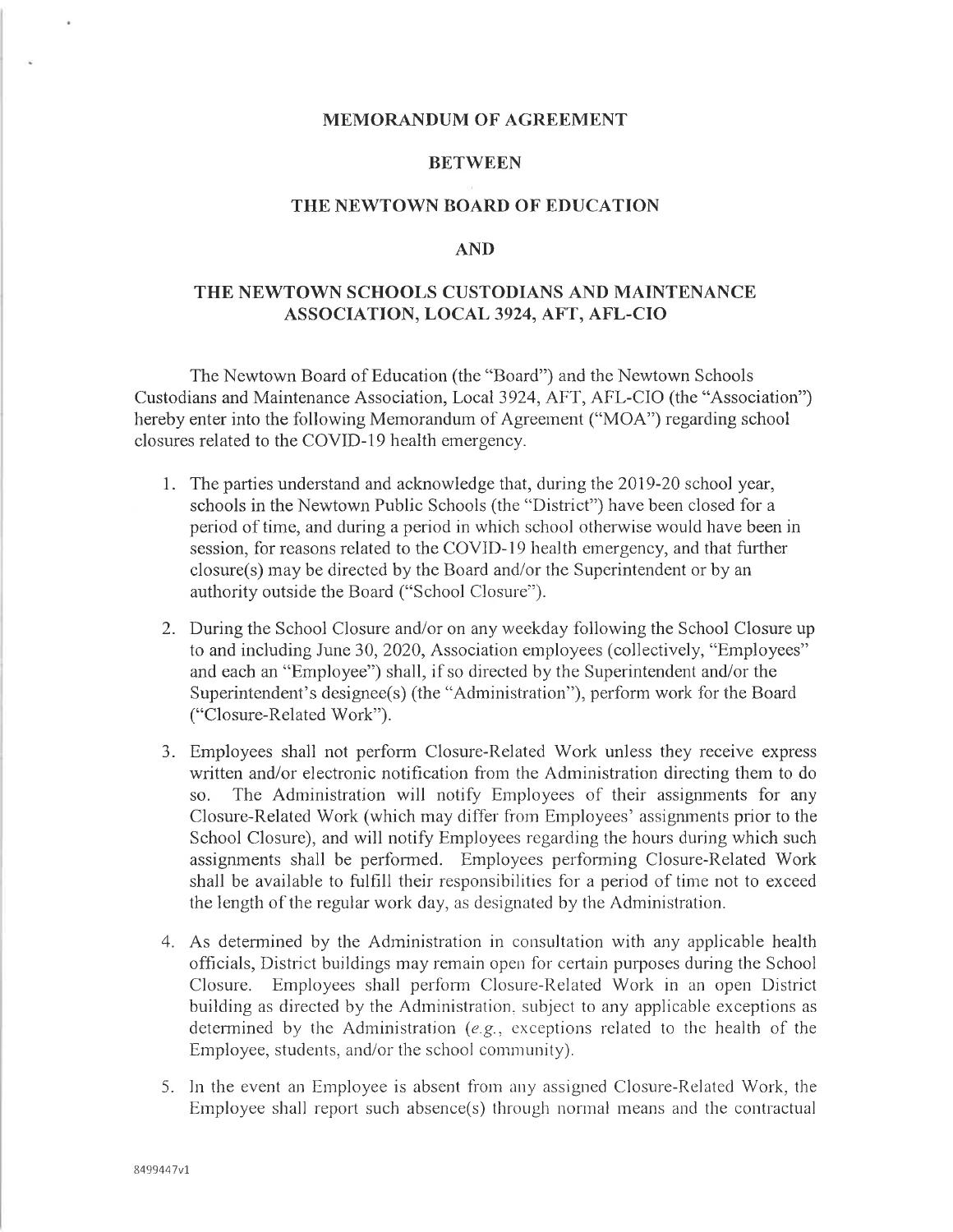requirements and restrictions relating to such absence(s) shall apply. Each work day of absence shall be charged as a full day of absence.

- 6. Subject to the provisions set forth below, during the School Closure, Employees who perform their responsibilities in accordance with the provisions of this Agreement shall continue to receive their base compensation, based on the number of hours such employees were regularly scheduled to work immediately preceding such School Closure, and shall not receive any additional compensation for such Closure-Related Work. Employees who were receiving the night shift differential set forth in Section 6.4 of the parties' collective bargaining agreement immediately preceding the School Closure shall continue to receive such night shift differential during the School Closure, regardless of the actual hours during which they perform Closure-Related Work during the School Closure.
	- a) In order to receive such continued base compensation during any pay period occurring during the School Closure, Employees must perform Closure-Related Work as directed by the Administration during such pay period (and/or be on approved paid leave during such pay period). If an employee does not perform such work and/or is not on an approved paid leave, the employee's pay will be adjusted accordingly.
	- b) If on any work day during the School Closure an Employee is called back to perform additional work within eight (8) hours of the time that the Employee began work on that day, the Employee will not receive any additional compensation for work performed during such eight-hour period, since the Employee is already being paid for that entire eight-hour period.
	- c) Employees shall document such Closure-Related Work as directed by the Administration.
- 7. All provisions of the parties' collective bargaining agreement shall remain in effect except to the extent such provisions have been modified for the 2019-20 fiscal year by this MOA.
- 8. This MOA shall expire on June 30, 2020.
- 9. Notwithstanding the foregoing, the Board and the Association agree that they may revisit the terms of this MOA in the future if circumstances related to the COVID-19 health emergency and/or its impact on the Board change or otherwise evolve following the execution of this MOA by both parties.
- 10. This MOA shall not be used as precedent or cited as practice by either the Board or the Association in any proceeding whatsoever except to enforce the terms of this MOA.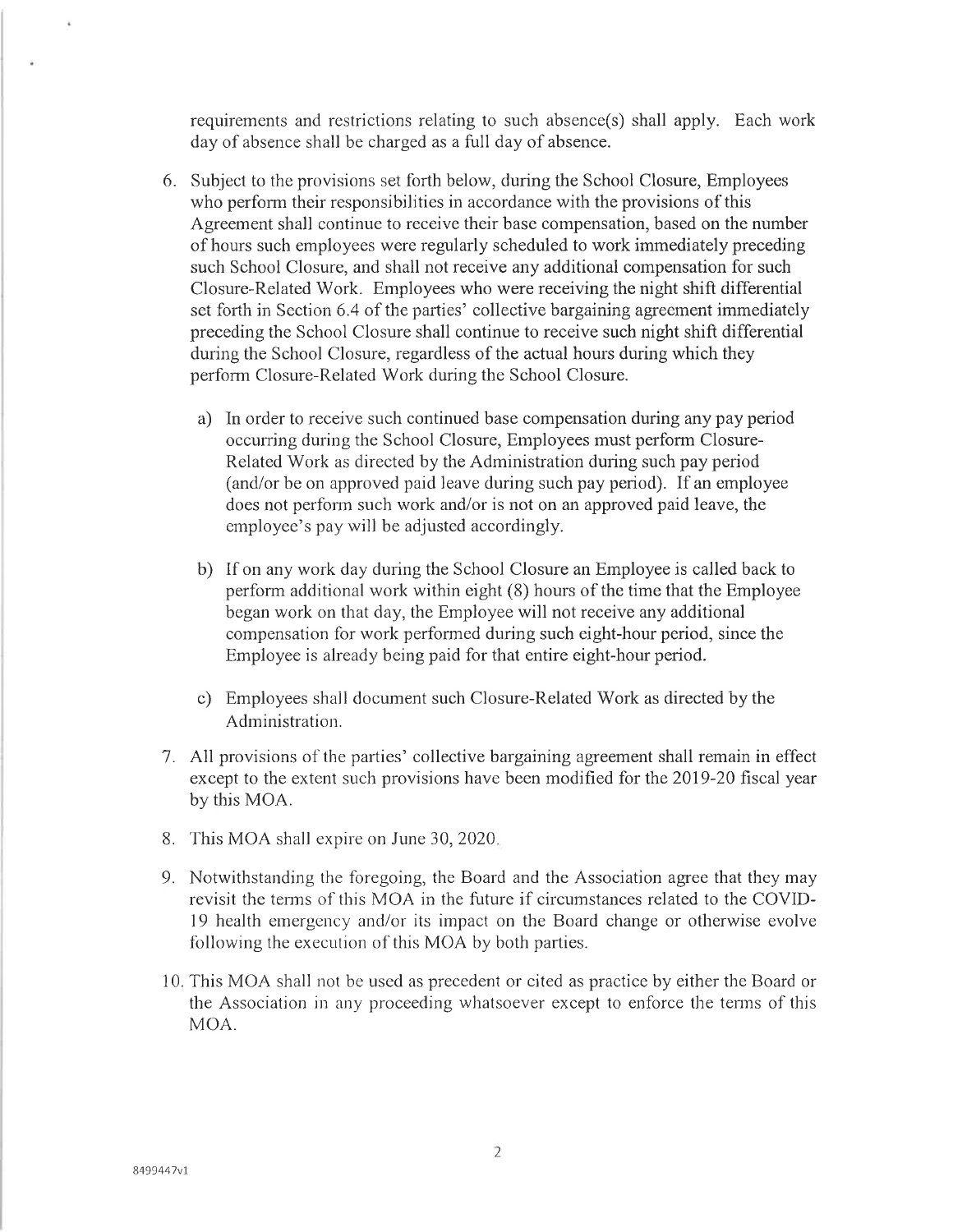10. This MOA shall not be used as precedent or cited as practice by either the Board or the Association in any proceeding whatsoever except to enforce the terms of this MOA.

 $\overline{3}$ 

척

Newtown Board of Education

By: Lorrie Polingne

Newtown Schools Custodians and Maintenance Association, Local 3924, AFT, AFL-CIQ

By Map Cici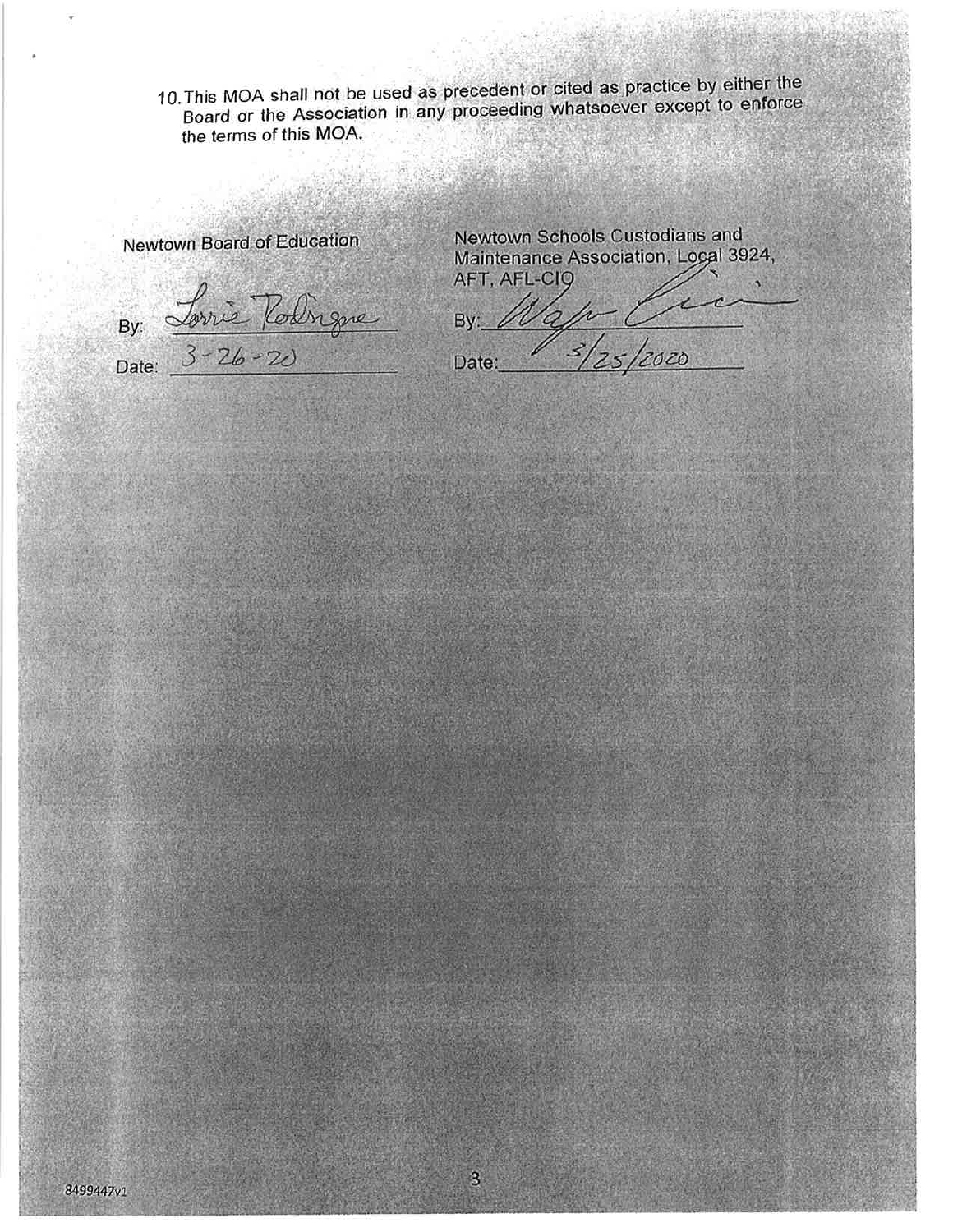### **BETWEEN**

#### THE NEWTOWN BOARD OF EDUCATION

#### **AND**

# NEWTOWN PARAEDUCATORS ASSOCIATION **LOCAL 136-13, INTERNATIONAL FEDERATION OF PROFESSIONAL &** TECHNICAL ENGINEERS, AFL/CIO/CLC

The Newtown Board of Education (the "Board") and the Newtown Paraeducators Association, International Federation of Professional & Technical Engineers, Local 136-13, AFL/CIO/CLC (the "Association") hereby enter into the following Memorandum of Agreement ("MOA") regarding school closures related to the COVID-19 health emergency.

- 1. The parties understand and acknowledge that, during the 2019-20 school year, schools in the Newtown Public Schools (the "District") have been closed for a period of time, and during a period in which school otherwise would have been in session, for reasons related to the COVID-19 health emergency, and that further closure(s) may be directed by the Board and/or the Superintendent or by an authority outside the Board ("School Closure").
- 2. During any School Closure, Paraeducators (collectively, "Employees" and each an "Employee") shall, if so directed by the Superintendent and/or his or her designee(s) (the "Administration"), perform work for the Board ("Closure-Related Work"). The performance of such work shall not cause any Employee to work more than the total number of work days applicable to such Employees during the 2019-20 school year, as set forth in the parties' collective bargaining agreement.
- 3. The Administration will notify Employees of their assignments for any Closure-Related Work (which may differ from Employees' assignments prior to the School Closure).
- 4. As determined by the Administration in consultation with any applicable health officials, District buildings may remain open for certain purposes during the School Closure. Employees shall perform Closure-Related Work remotely and/or in an open District building, as directed by the Administration, subject to any applicable exceptions as determined by the Administration (e.g., exceptions related to the health of the Employee, students, and/or the school community).
- 5. During the School Closure, Employees performing Closure-Related Work shall be available to fulfill their responsibilities for a period of time not to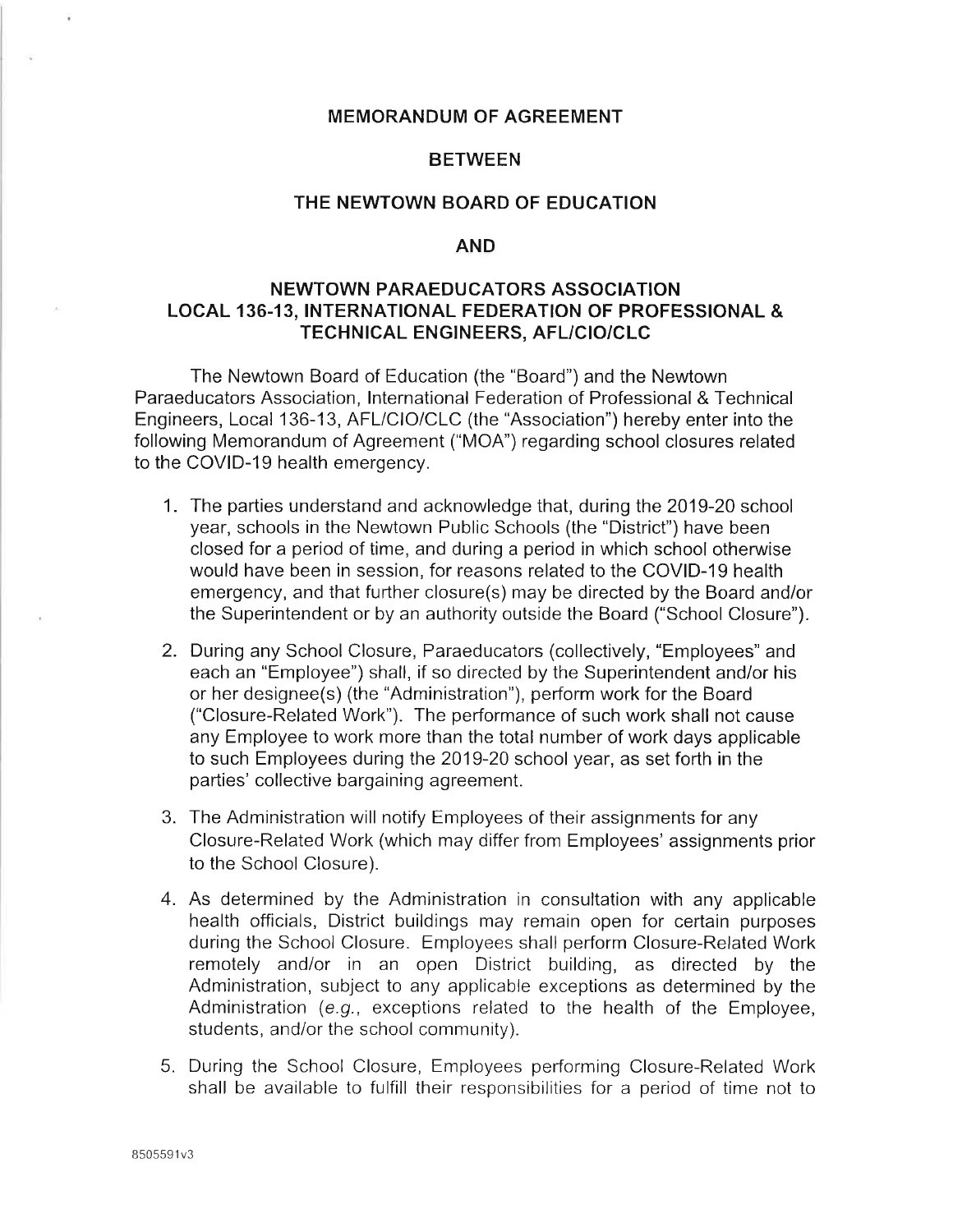exceed the length of their regular work day. The following provisions shall apply during the School Closure:

- a) The Administration will notify Employees regarding the specific hours during which such assignments shall be performed (within the range of their regularly scheduled work hours).
- b) Employees who are regularly scheduled to work thirty (30) or more hours per week shall be engaged in performing their assigned responsibilities for at least three (3) hours per work day (but not to exceed the length of their regular work day).
- c) Employees who are regularly scheduled to work fewer than thirty (30) hours per week shall be engaged in performing their assigned responsibilities for at least one and one-half (1.5) hours per work day (but not to exceed the length of their regular work day).
- d) Employees shall document such Closure-Related Work as directed by the Administration.
- 6. In the event an Employee is absent from any assigned Closure-Related Work, the Employee shall report such absence(s) through normal means and the contractual requirements and restrictions relating to such absence(s) shall apply. Each work day of absence shall be charged as a full day of absence.
- 7. Subject to the provisions set forth below, during the School Closure, Employees who perform their responsibilities in accordance with the provisions of this Agreement shall continue to receive their base compensation, based on the number of hours such Employees were regularly scheduled to work immediately preceding such School Closure. and shall not receive any additional compensation for such Closure-Related Work.
	- a) Employees who were regularly receiving Personal Care Compensation in accordance with Section 6.9 of the parties' collective bargaining agreement immediately preceding the School Closure will continue to receive such Personal Care Compensation during the School Closure.
	- b) Employees who were receiving Educational Compensation in accordance with Section 6.10 of the parties' collective bargaining agreement immediately preceding the School Closure will continue to receive such Educational Compensation during the School Closure.
	- c) Employees who were receiving Compensation for Behavioral Interventionists in accordance with Section 6.11 of the parties' collective bargaining agreement immediately preceding the School Closure will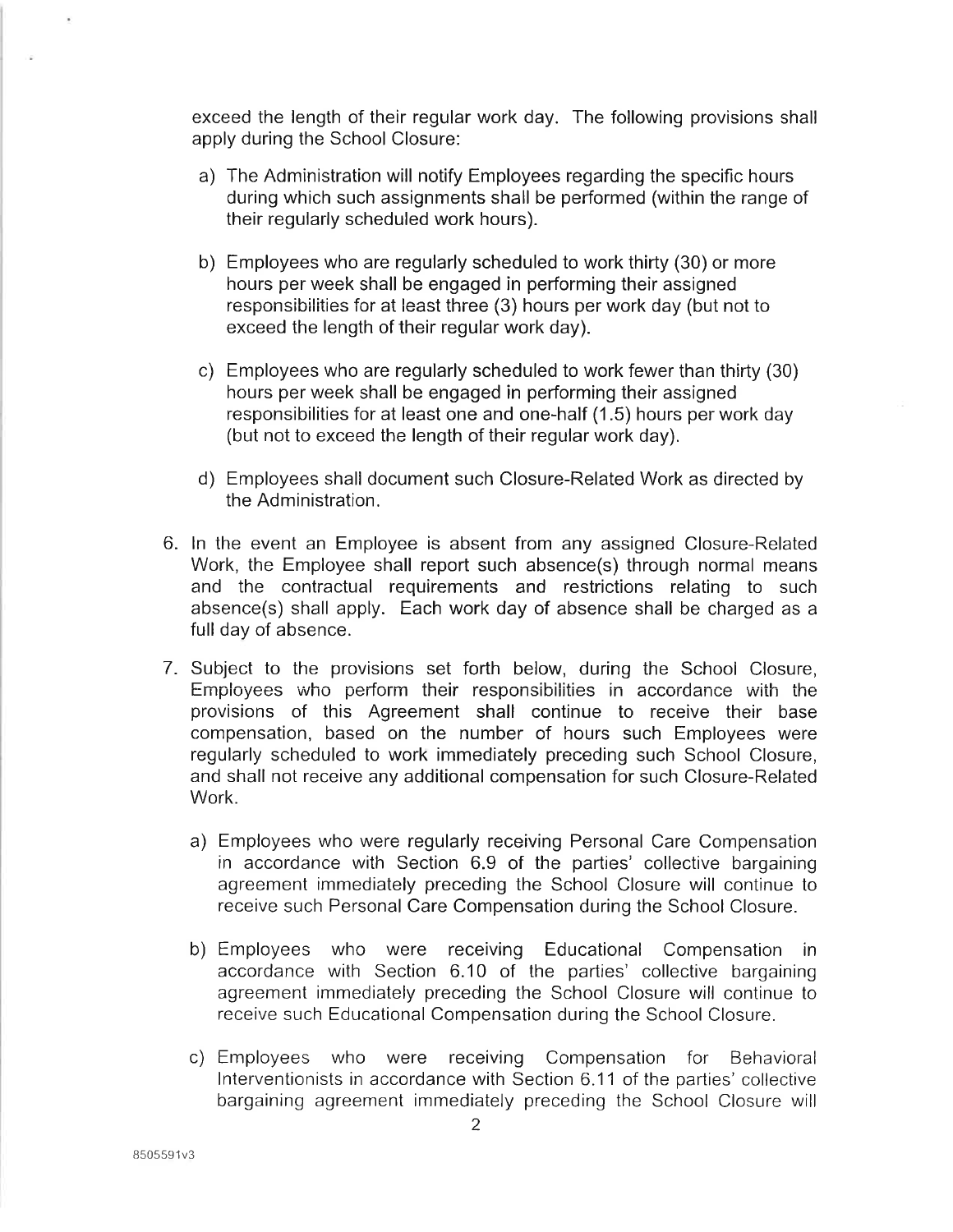continue to receive such Compensation for Behavioral Interventionists during the School Closure.

- d) Employees who were receiving Compensation for Chemical Hygienist in accordance with Section 6.12 of the parties' collective bargaining agreement immediately preceding the School Closure will continue to receive such Chemical Hygienist Compensation during the School Closure.
- e) In order to receive such continued base compensation during any pay period occurring during the School Closure, Employees must perform Closure-Related Work as directed by the Administration during such pay period (and/or be on approved paid leave during such pay period). If an employee does not perform such work and/or is not on an approved paid leave, the employee's pay will be adjusted accordingly.
- 8. All provisions of the collective bargaining agreement between the Board and the Association shall remain in effect except to the extent such provisions have been modified for the 2019-20 school year by this MOA.
- 9. This MOA shall apply only to the 2019-20 school year and shall expire upon completion of the 2019-20 school year.
- 10. Notwithstanding the foregoing, the Board and the Association agree that they may revisit the terms of this MOA in the future if circumstances related to the COVID-19 health emergency and/or its impact on the District change or otherwise evolve following the execution of this MOA by both parties.
- 11. This MOA shall not be used as precedent or cited as practice by either the Board or the Association in any proceeding whatsoever except to enforce the terms of this Memorandum of Agreement.

| NEWTOWN BOARD<br>OF EDUCATION | NEWTOWN PARAEDUCATORS<br>ASSOCIATION, LOCAL 136-13, IFPTE,<br>AFL/CIO/CLC                                      |
|-------------------------------|----------------------------------------------------------------------------------------------------------------|
|                               |                                                                                                                |
|                               | Date: 2008 - 2008 - 2008 - 2008 - 2010 - 2010 - 2010 - 2010 - 2010 - 2010 - 2010 - 2010 - 2010 - 2010 - 2010 - |
|                               |                                                                                                                |

3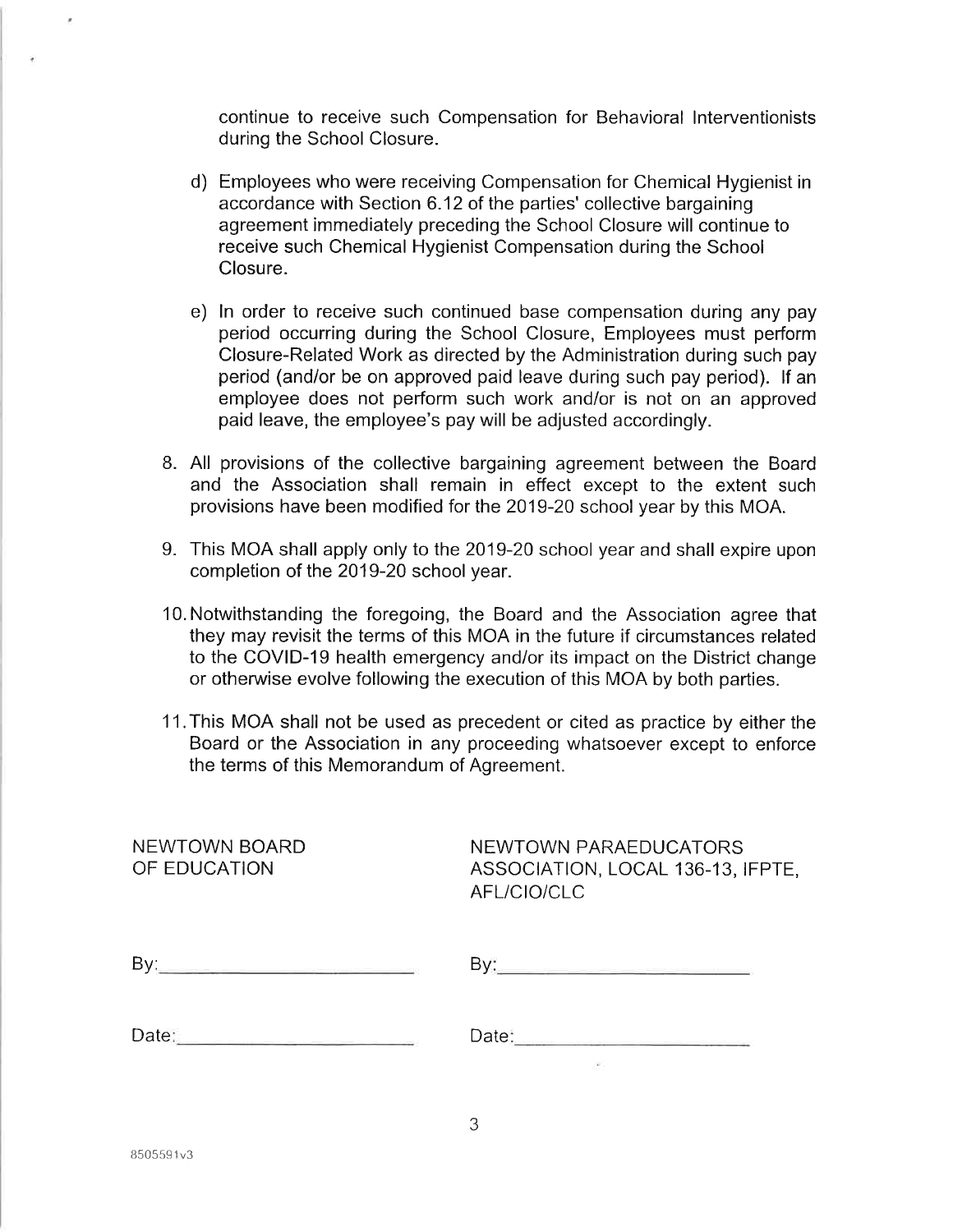#### **BETWEEN**

### THE NEWTOWN BOARD OF EDUCATION

#### **AND**

# **NEWTOWN PUBLIC SCHOOL NURSES LOCAL 1303 OF COUNCIL 4, AFSCME**

The Newtown Board of Education (the "Board") and the Newtown Public School Nurses, Local 1303 of Council 4, AFSCME (the "Union") hereby enter into the following Memorandum of Agreement ("MOA") regarding school closures related to the COVID-19 health emergency.

- 1. The parties understand and acknowledge that, during the 2019-20 school year, schools in the Newtown Public Schools (the "District") have been closed for a period of time, and during a period in which school otherwise would have been in session, for reasons related to the COVID-19 health emergency, and that further closure(s) may be directed by the Board and/or the Superintendent or by an authority outside the Board ("School Closure").
- 2. During any School Closure, nurses (collectively, "Employees" and each an "Employee") shall, if so directed by the Superintendent and/or his or her designee(s) (the "Administration"), perform work for the Board ("Closure-Related" Work"). The performance of such work shall not cause any Employee to work more than the total number of work days applicable to such Employees during the 2019-20 school year, as set forth in the parties' collective bargaining agreement.
- 3. The Administration will notify Employees of their assignments for any Closure-Related Work (which may differ from Employees' assignments prior to the School Closure).
- 4. As determined by the Administration in consultation with any applicable health officials, District buildings may remain open for certain purposes during the School Closure. Employees shall perform Closure-Related Work remotely and/or in an open District building, as directed by the Administration, subject to any applicable exceptions as determined by the Administration (e.g., exceptions related to the health of the Employee, students, and/or the school community).
- 5. During the School Closure, Employees performing Closure-Related Work shall be available to fulfill their responsibilities for a period of time not to exceed the length of their regular work day. The following provisions shall apply during the School Closure:

٠

o.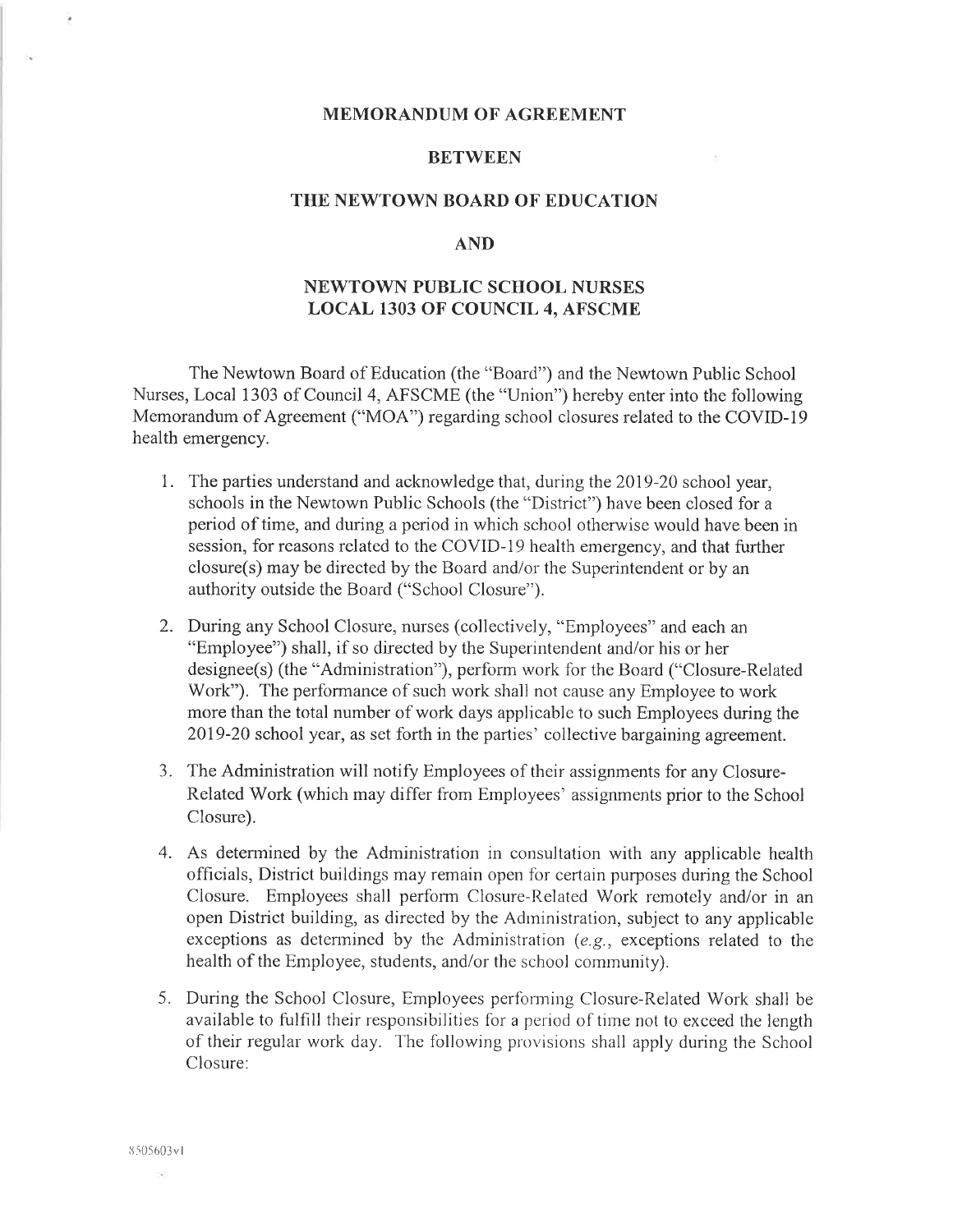- a) The Administration will notify Employees regarding the specific hours during which such assignments shall be performed (within the range of their regularly scheduled work hours).
- b) Employees shall be engaged in performing their assigned responsibilities for at least four (4) hours per work day (but not to exceed the length of their regular work day).
- c) Employees shall document such Closure-Related Work as directed by the Administration.
- 6. In the event an Employee is absent from any assigned Closure-Related Work, the Employee shall report such absence(s) through normal means and the contractual requirements and restrictions relating to such absence(s) shall apply. Each work day of absence shall be charged as a full day of absence.
- 7. Employees who perform their responsibilities in accordance with the provisions of this Agreement shall continue to receive their base compensation and shall not receive any additional compensation for such Closure-Related Work. In order to receive such continued base compensation during any pay period occurring during the School Closure, Employees must perform Closure-Related Work as directed by the Administration during such pay period (and/or be on approved paid leave during such pay period). If an employee does not perform such work and/or is not on an approved paid leave, the employee's pay will be adjusted accordingly.
- 8. All provisions of the collective bargaining agreement between the Board and the Union shall remain in effect except to the extent such provisions have been modified for the 2019-20 school year by this MOA.
- 9. This MOA shall apply only to the 2019-20 school year and shall expire upon completion of the 2019-20 school year.
- 10. Notwithstanding the foregoing, the Board and the Union agree that they may revisit the terms of this MOA in the future if circumstances related to the COVID-19 health emergency and/or its impact on the District change or otherwise evolve following the execution of this MOA by both parties.
- 11. This MOA shall not be used as precedent or cited as practice by either the Board or the Union in any proceeding whatsoever except to enforce the terms of this Memorandum of Agreement.